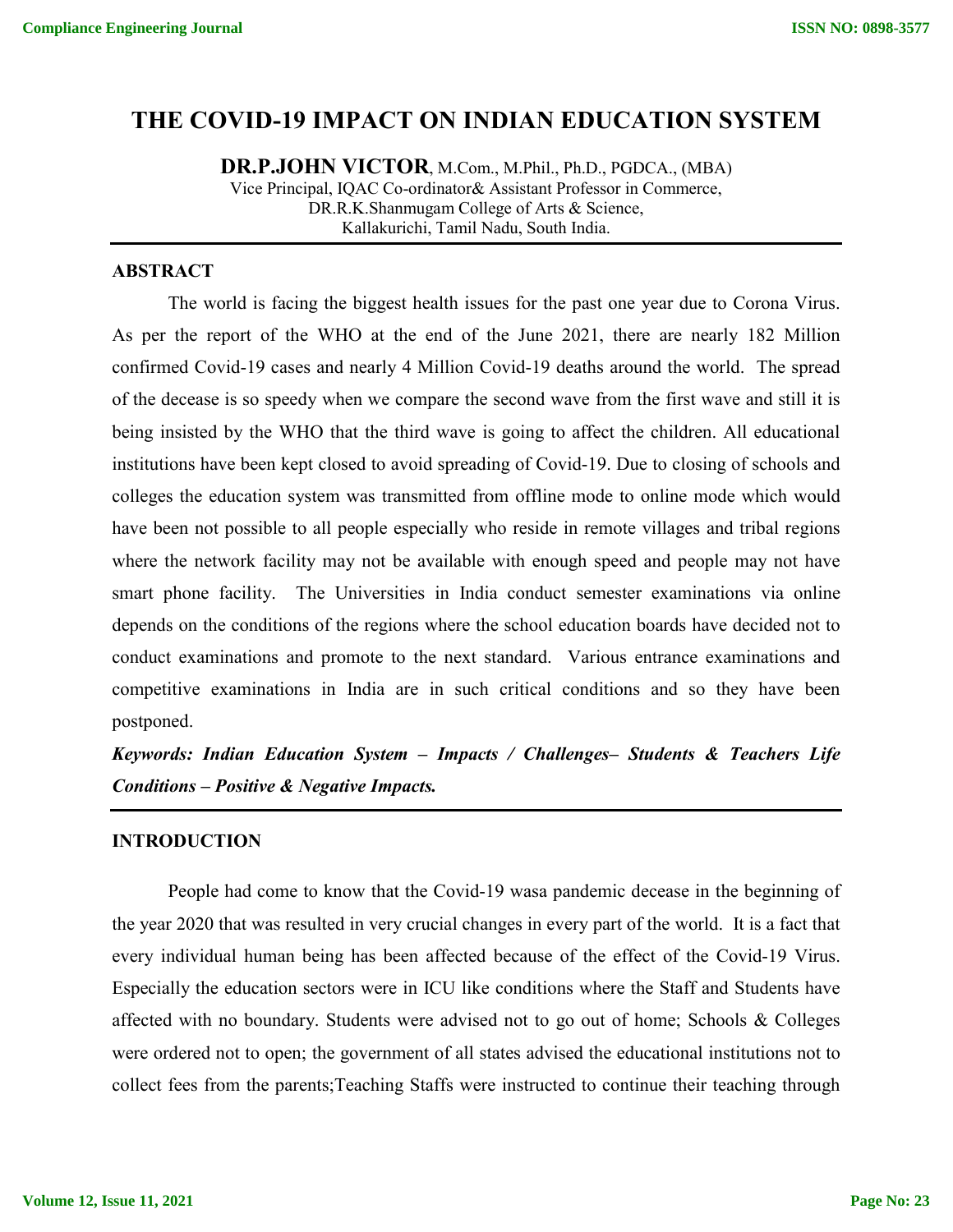online from their home; the School Board of Examinations declared that all get pass without writing examinations; and all the Universities have conducted semester examinations through online for the welfare of the students. All these facts have forced the education sectors to get new structures in the name of online education without having the necessary basic infrastructures like Mobile Network Frequency, Smart Mobile Phone and required Technology for handling classes.

#### **INDIAN EDUCATION SYSTEM**

People never thought of the deadly pandemic decease Covid-19 till the time of December 2019. People knew well that the pandemic decease Covid-19 was started spreading from Wuhan State of Hubei Province of China. Just like a dream, everything was in out of conditions and the world had been entirely changed with sadness, depressed and fear. The Pandemic times which blow around the world, has left space untouched. It has taught us the memorable event in education sectors both positively and negatively. The Covid-19 Pandemic time resulted in closing of all schools & colleges and they still remain same. The Indian education system has structured as online mode of teaching and learning instead of offline education.

#### **REVIEW OF LITERATURE**

The collection of review either directly from the staff and students or through online is not possible because of the schools and colleges are in closing conditions during the Covid-19 Pandemic periods. So, the useful sources like Impact of Covid-19 in education, Challenges in Education System during Covid-19,life conditions of the students & teachers and Positive Impacts&Negative Impactsof Covid-19 in Indian education systemwere collected from the websites for this research article.

#### **OBJECTIVES**

- To find out the challenges in Indian education during the Covid-19 Pandemic periods,
- To find out the life conditions of the students and teachers during the Covid-19 in Indian education system.
- To find out the Advantages and Disadvantages of the impact of Covid-19 in Indian education system.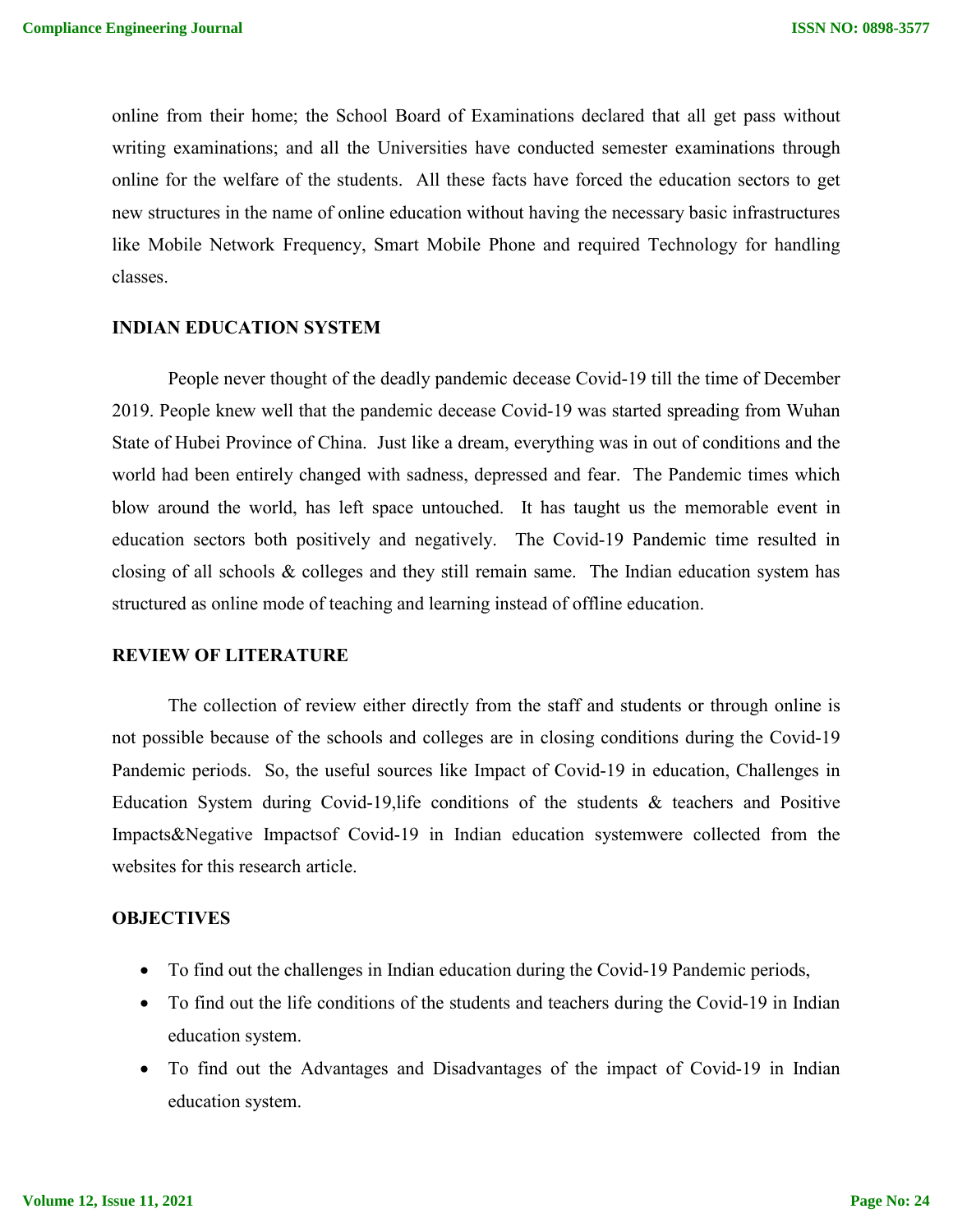#### **IMPACTS / CHALLENGES IN EDUCATION SYSTEM DURING COVID-19**

The Covid-19 lockdown has given many challenges in Indian education system and also the pandemic conditions still continuous even in the Academic Year 2021-2022 as the people experienced in the Academic Year 2020-2021. It has changed the system of school education and higher education not only in India but also throughout the world. Even the developed countries like America have experienced many challenges in every fields but the impact is very high in the field of education.Some of the challenges that are faced in day-today life in education field by the teachers, students and parents are as listed below;

- It is a compulsion to use all possible technologies to educate the school children and college studentseven in the post Covid-19 period.
- Both Government and Private educational institutions are educating the students through online platform without proper infrastructure.
- Many staffs and students are not happy in handling classes through online as they are not able to have face to face interaction.
- Most of the parents from the rural and tribal region are not having basic knowledge about the smart phone and types of internet sources available.
- Rural and Tribal students still have found to be difficulty to adapt to the online class.
- Most of the teachers are still sharing videos in the name of online classes.
- Internet facilities with enough speed are not available to conduct the online class in the rural and tribal regions.
- The teaching and learning abilities / qualities are contrasting from the high-tech cities to other cities, from other cities to rural and from rural to tribal regions.
- Online classes to the rural and tribal regions may not be adaptable due to bad network conditions and most of the people live below poverty line.
- Quality online education with the most appropriate technology is not possible in the Government Schools when it is compared with the Matriculation and CBSE Schools.
- Students are eagerly waiting for the day to meet their friends when the educational institutions are permitted to open.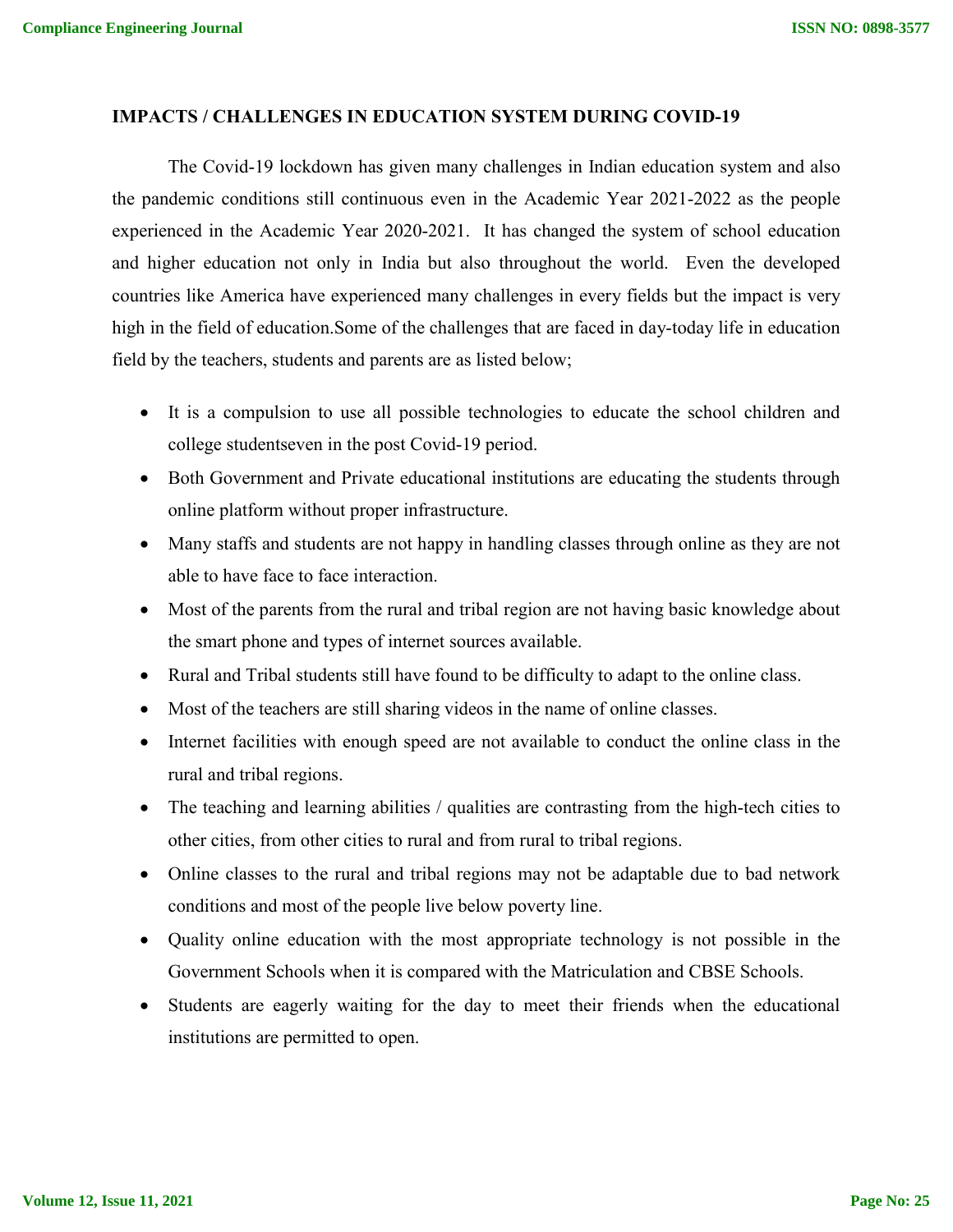- More care to be given to the students' society when they start to step up to institutions to prevent from Corona Virus.
- It is very essential to maintain social distancing, to assure the minimum strength and to have all precautionary safety measures.
- Bringing the students to class room formation like before Covid-19 lockdown is a real challenging in post Covid-19 period.
- Students and Teachers ratio like before Covid-19 lockdown may not be possible in post Covid-19 period.
- Students and Teachers may be confused between regular class room teaching and online teaching.

## **STUDENTS AND TEACHERS LIFE CONDITIONS**

The Staff and Students enjoyed the privilege of the class room teaching and gained practical knowledge by the utility of the laboratory facilities in pre-covid19 period but it was just a dream during the Covid-19 lockdown period.

Teachers are handling online classes though most of them were not having experience in using technologies ever before. Teachers were not able to handle online classes properly as there was lacking in the basic infrastructures for online classes. Teaching Staffs lost their wealth and health as the private educational institutions have terminated the staff members due to lockdown and facing financial crisis. The teachers have spent their life with more depression because of the worries about their future. The teachers both in private schools and private colleges have lost their jobs and salaries since April 2020.Most of the teachers from private educational institutions are going for daily wage jobs and cooli works.

The subject knowledge of the students has come down as there was no face to face teaching & learning (interactive class) in ongoing lockdown period. Students lost their interest on learning as they don't have proper infrastructure facilities at their homes to learn through online mode.Students of Tamil medium from government schools and students from rural & tribal regions were not trained well to adapt to the online class. There would be lots of questions and expectations about the future among the Parents, Teachers, Educationists, Experts and Students about the post-Covid19 periods.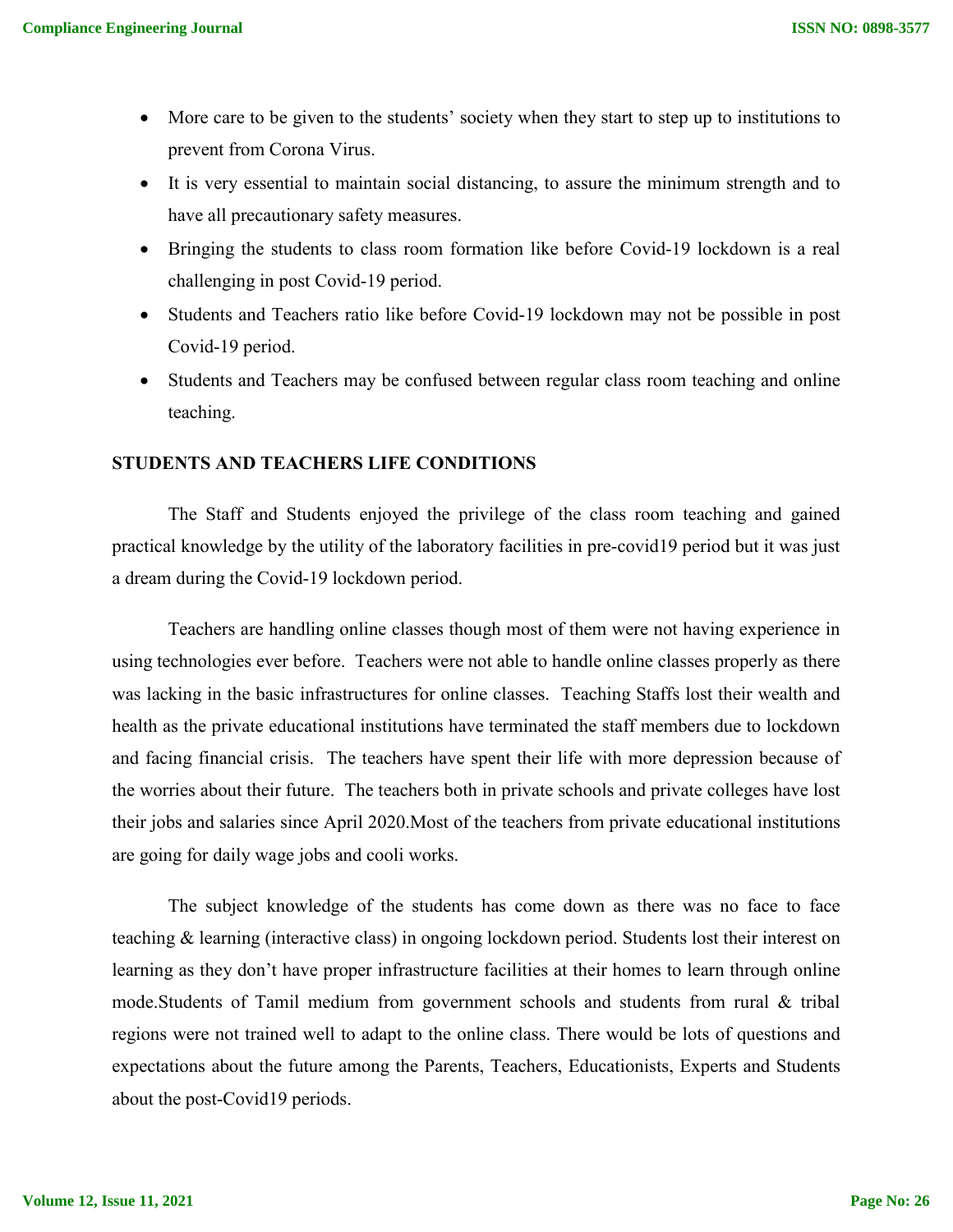## **POSITIVE IMPACTS**

- Covid-19 pandemic time has taught lots of lessons to the people to face every situation and changes that occur out of critical situations.
- College professors & school teachers started to handle online class though they had no such experience with the basic requirements.
- School and College students slowly adapted to the online class after much strugglesin attending the online classes.
- Online class, online quiz, webinars, online examinations and online competitions everything became possible within a short span of life.
- There are lot of collaborations in the field of education beyond the actual imagination of parents, teachers, students, administrators and education based industries in knowledge sharing.
- Parents, Teachers and Students have experienced the idea of the global education in India itself.
- Teachers used PPT, Videos, YouTube, Google Meet, Zoom Meet, Cisco Webex, GoToMeet, etc., as teaching tools instead of using chalk piece, text book and black board.
- Students were able to attend the online classes at any location where ever they get the network frequency.
- The delivery of classes or lectures could be recorded and shared for the future reference.
- This method has given paperless learning platform with the lowest expenses.
- There were no expenses on travel, study materials, stationeries, shoes and uniforms.

## **NEGATIVE IMPACTS**

- The online class method was very challenging in India without proper internet facilities.
- Most of the students from government schools and students from rural & tribal regions in India are not having smart phone with internet facilities.
- Though the teachers from government schools are ready to handle classes through online, the students from rural and tribal regions could not utilize the available opportunities as the internet providing corporate sectors were not offering services in those regions.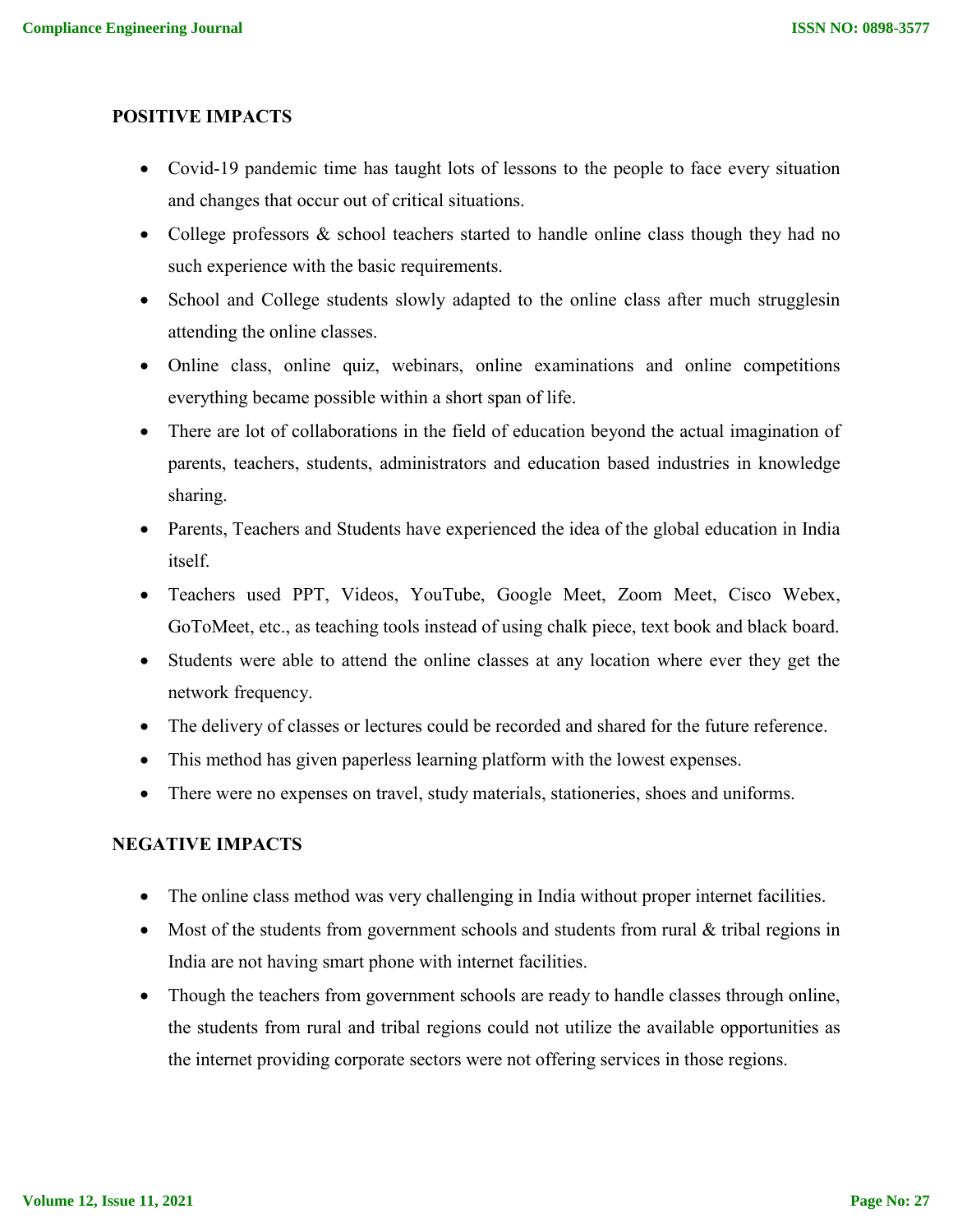- Due to the lack of consistent internet connection, both the students and teachers have faced the problem of continuity in teaching and learning.
- Students may be disturbed by various social media during the online class.
- People were with much confusion about the regular examinations, coaching classes or revision classes through online.
- Parents and Students are dreaming of facing competitive examinations as those examinations were postponed.
- Teachers from schools and colleges have experienced in using books, chalk piece and class rooms for offline teachings but there was no such experience among government school teachers in handling online classes and so they struggle a lot still.
- Online classes have reduced the interaction between the students and staffs as there was a problem of high speed internet frequency.
- Students, who are especially from rural and tribal region, have faced multiple difficulties on digital learning without necessary equipments.
- Science based students and Engineering students have lost their practical knowledge as the practicals were not able to be conducted for the past one year.
- The school children creativities were not able to be exhibited.
- Many teachers from private schools and colleges, lost their jobs and salaries from where they worked which caused to depression.
- School going children who were depending on midday meal provision were malnourished because of lockdown and schools were closed.
- Some of the institutions were not able to run as they were not able collect fees from the students and some the schools are about to closing conditions.

### **CONCLUSION**

The Covid-19 has given very broad impacts in Indian education system as well as in the World education system. India and most of the countries have experienced many difficulties for the past one year during Covid-19 lockdown I & II periods in the school education and college education system. Due to Covid-19 lockdown, all types of educational institutions were ordered to be closed and still the same conditions are continued even in the 2020-2021 Academic